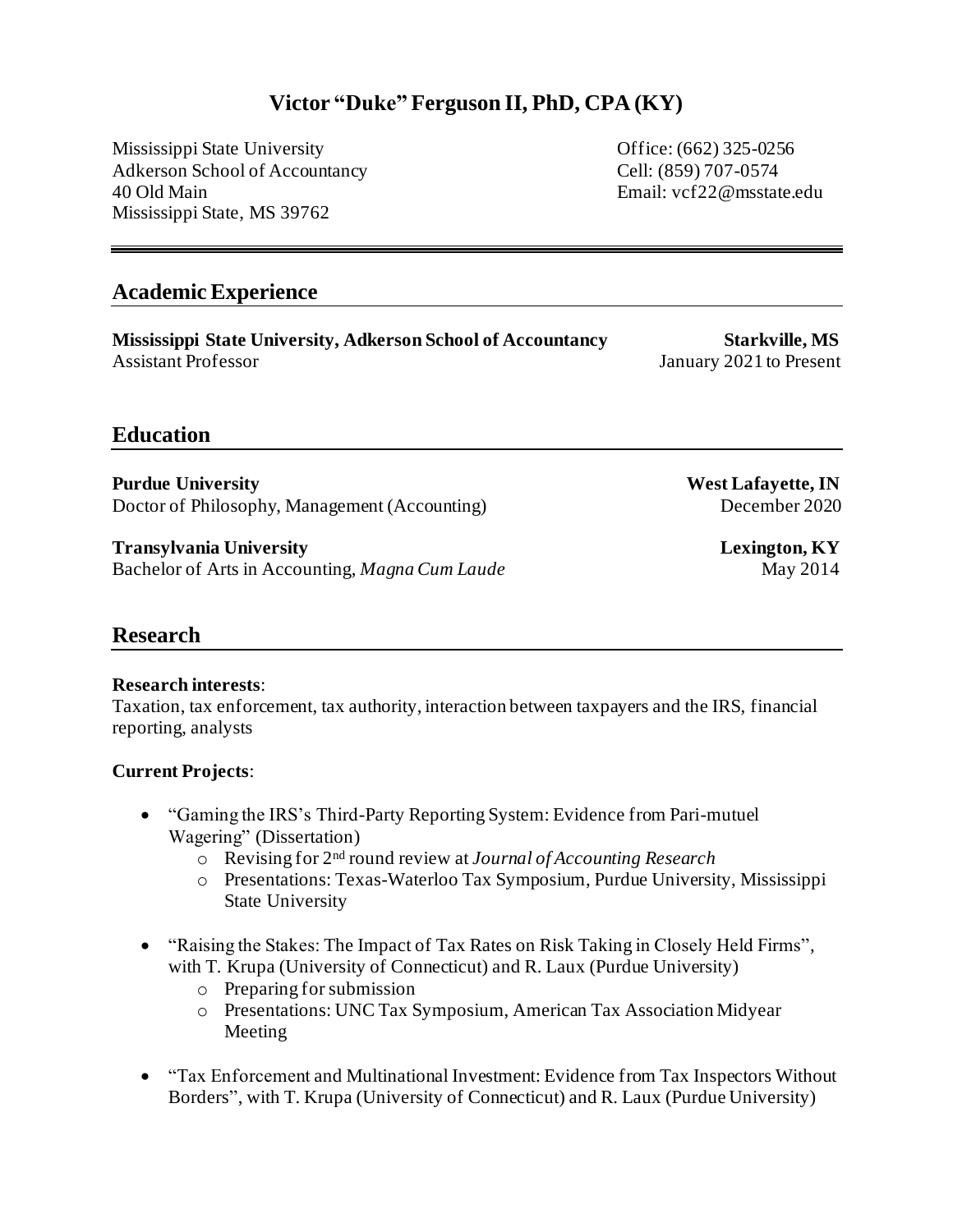- "The Impact of Tax Certainty on Spinoff Gains: Evidence from Private Letter Rulings", with Z. Deng (Oregon State University) and R. Laux (Purdue University)
- "Insider Trading and the IRS", with D. Kenchington (Arizona State University), R. Laux (Purdue University), and R. White (Arizona State University)
- "The Impact of the Anchoring Heuristic on Sequential Analyst Forecasts"

# **Teaching Experience**

| Mississippi State University: Intermediate Accounting II<br>Average evaluation Fall 2021: 4.4/5.0<br>Average evaluation Spring 2021: 4.0/5.0 | Spring 2021 - Present |
|----------------------------------------------------------------------------------------------------------------------------------------------|-----------------------|
| Mississippi State University: Principles of Accounting I<br>Average evaluation Fall 2021: 4.1/5.0                                            | Fall 2021             |
| Purdue University: Intermediate Accounting I<br>Average evaluation 4.3/5.0<br>Krannert Certificate for Distinguished Teaching                | Fall 2019             |
| <b>Other Teaching:</b>                                                                                                                       |                       |
| Becker Professional Education: CPA Exam Review<br>REG Section, FAR Section, BEC Section                                                      | Summer 2019, 2020     |
| Purdue University: Teaching Assistant - Management Accounting I Recitation<br>Krannert Certificate for Outstanding Recitation Teaching       | Fall 2018             |
| <b>Presentations</b>                                                                                                                         |                       |
| <b>Research Presentations:</b>                                                                                                               |                       |
| UNC Tax Symposium (Presented by co-author)                                                                                                   | 2021                  |
| <b>American Tax Association Midyear Meeting</b>                                                                                              | 2021                  |
| Texas-Waterloo Tax Symposium                                                                                                                 | 2020                  |
| Mississippi State University                                                                                                                 | 2020                  |
| <b>Purdue University</b>                                                                                                                     | 2020                  |